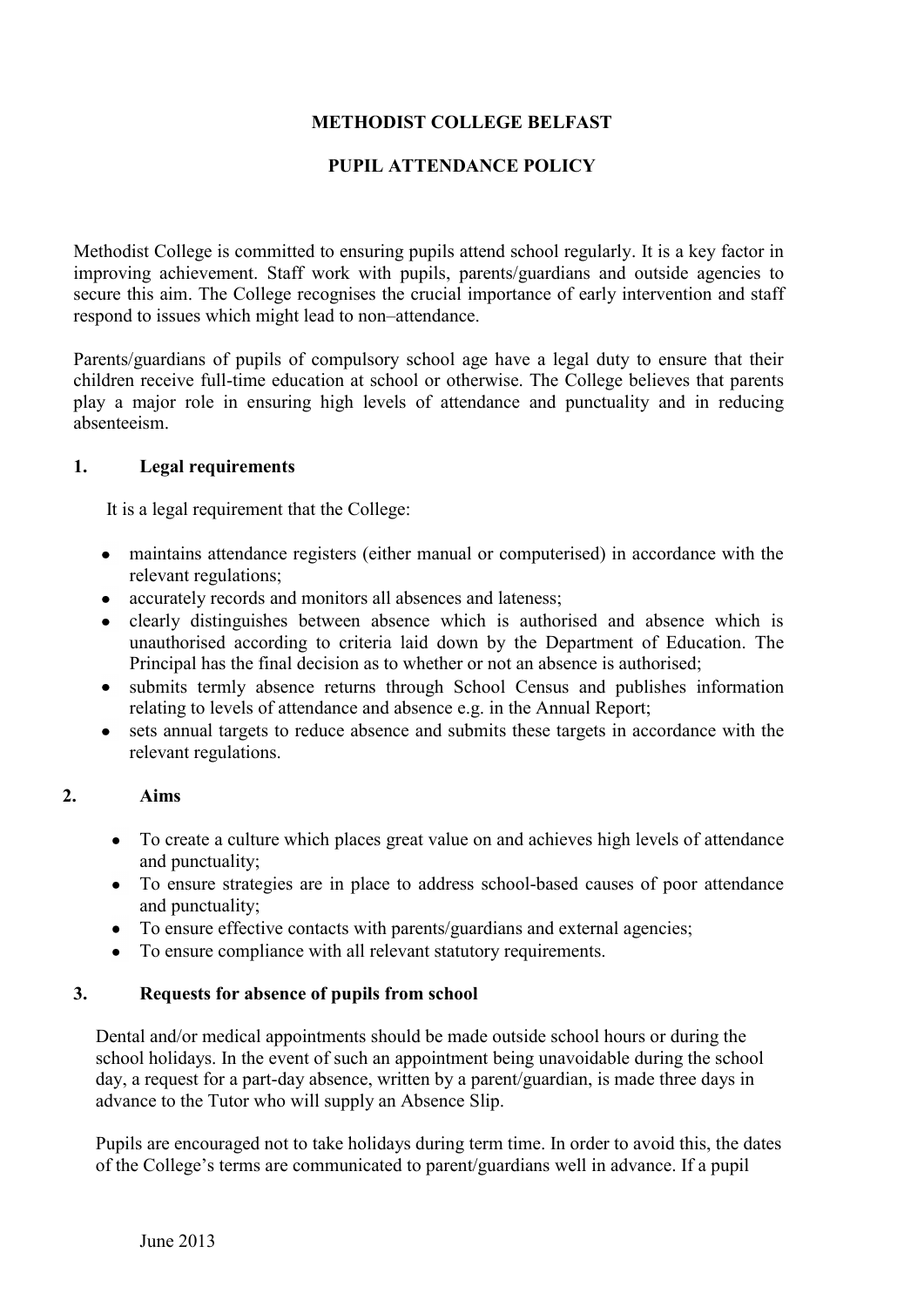goes on a holiday during term time the absence is recorded as unauthorised, unless there is a significant pastoral reason. Requests for leave of absence for weekly religious observance go to the Head of Form.

A request for absence of one day is made in writing by a parent/guardian to the Head of Form well in advance. For more than one day the request goes to the relevant Head of Section. A Notification of Absence permission slip is issued, if appropriate. If not, the Head of Form phones the parent/guardian to explain why the College is not authorising the absence.

The College, in exceptional circumstances, sanctions limited absence for young carers until alternative arrangements are made. The Principal sets a time limit for such absences in consultation with the Head of Pastoral Care and/or advice from BELB or appropriate agency.

# **4. Roles and Responsibilities**

# **(i) The Board of Governors:**

approves the Attendance Policy and any proposed changes;  $\bullet$ 

#### **(ii) The Principal:**

- sets attendance targets in accordance with the School Development Plan and targetsetting process:
- ensures the implementation of the policy throughout the College;
- liaises with BELB and PSNI when they wish to exercise their powers to enforce truants to return to school;
- provides an annual report, with statistics, to the Board of Governors.

# **(iii) Vice Principal (Pastoral):**

- advises on strategies that could be initiated or improved:
- works with Heads of Section to ensure the efficient running of registration arrangements and the implementation of strategies to monitor and improve attendance and punctuality;
- arranges appropriate training for staff;
- liaises with Rolls and Records on the appropriate use of absence codes;
- authorises leavers' names to be removed from register.

# **(iv) The Head of Pastoral Care:**

- meets regularly with and makes referrals, when appropriate, to the EWO;
- liaises with BELB over persistent absentees:
- ensures SENCO/Pastoral /Form staff follow up on and support pupils being home tutored;
- helps Pastoral/Form staff working with parents, external agencies and pupils with attendance issues;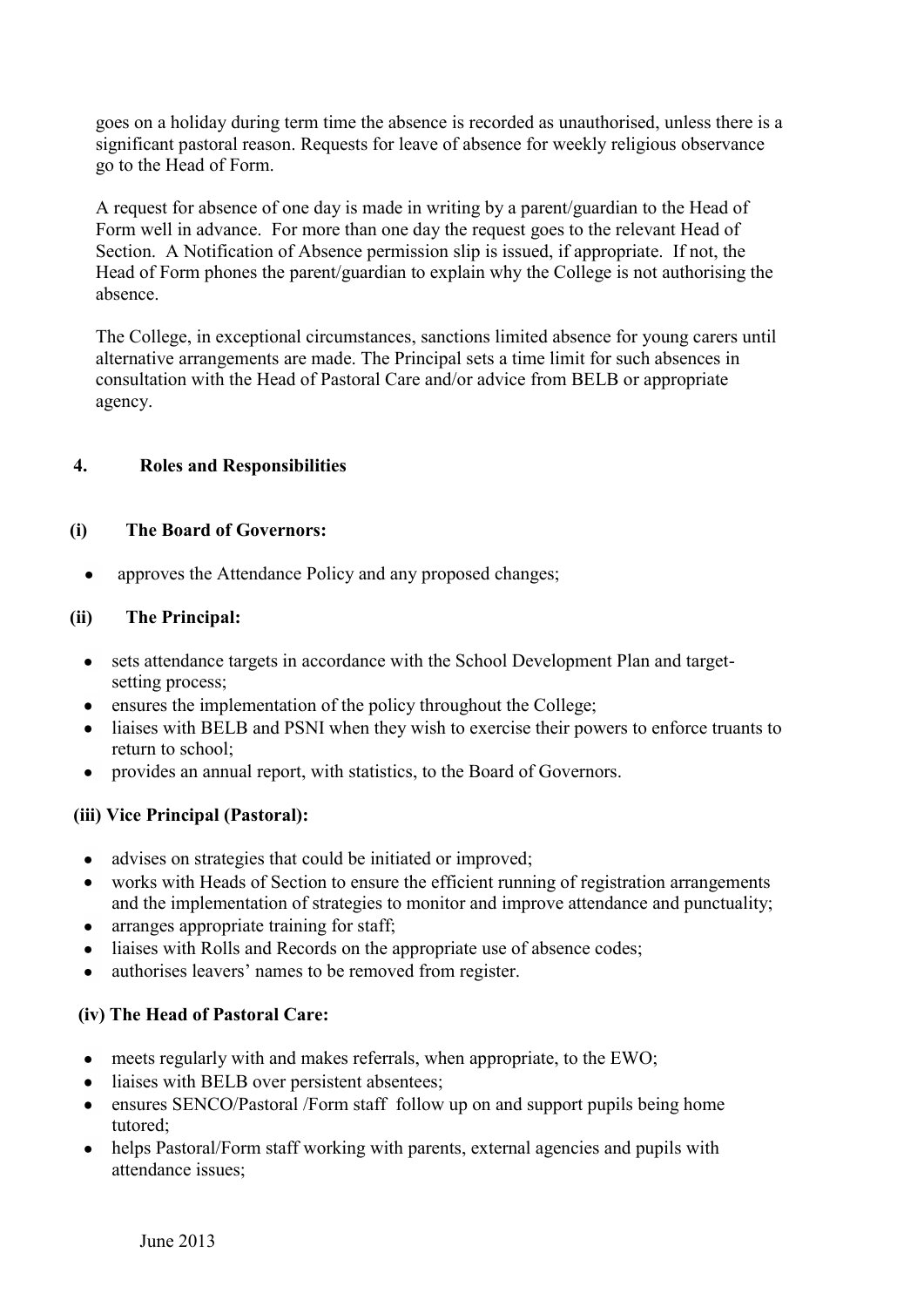ensure there are strategies to help reintegrate pupils with long-term absences.  $\bullet$ 

# **(v) Heads of Section:**

- $\bullet$ provide guidance for staff on the procedures for registration and monitoring attendance;
- deal with requests for more than one day of absence;  $\bullet$
- supervise the day-to-day implementation of attendance arrangements by Form staff;  $\bullet$
- oversee the follow up on unexplained absences and lateness issues by Form staff;  $\bullet$
- ensure attendance and punctuality targets are being monitored;  $\bullet$
- ensure attendance information is communicated regularly to parents/guardians;  $\bullet$
- ensures issues of unsatisfactory registering are dealt with effectively.  $\bullet$

# **(vi) Heads of Form:**

- monitor records to ensure that all pupil absences are noted and absence notes received from parents/guardians, and initiate action by Form team when necessary;
- in collaboration with Form Tutors and Tutors identify poor attendees (90% or below from  $\bullet$ beginning of November onwards) or those who are considered to be at risk and ensure appropriate follow up by the Form team, including informing the Head of Pastoral Care, of all poor attenders;
- ensure that all suspected truancy is followed up;  $\bullet$
- ensure parents/guardians are contacted about pupil absences/lateness when appropriate;  $\bullet$
- ensure all registration issues are completed and up-to-date at the end of each year;
- ensure the parents/guardians of leavers confirm in writing their intentions to remove their  $\bullet$ children from the College (except for pupils leaving at the end of either Form 5 or U6);
- report to the appropriate Head of Section on the efficiency of the system;
- liaise with the appropriate Head of Section over training needs;
- notifies parents about the legal requirement for their children to attend school if a pupil of  $\bullet$ of compulsory school age fails to attend regularly.

# **(vii) Tutors:**

- ensure that pupils are registered accurately;
- ensure that every absence is accounted for by absence notes from parents/guardians, except if the absence is covered by a text message/email from a parent/guardian to Rolls and Records;
- send absence notes to Rolls and Records, ensuring the name of the pupil, code for absence and date(s) of absence are stated at the top of the note;
- if appropriate phone home, after consultation with relevant staff, when a pupil is absent for three consecutive days;
- follow up cases of unaccounted absence or unacceptable notes with pupils and/or parents/guardians;
- issue Absence Slips for absences and Permission Slips for part day absences:
- monitor records to identify ad hoc absences, truancy or unusual trends and, in consultation with Head of Form, carry out follow up. These absences may or may not be unauthorised.
- inform the Head of Form of any possible underlying problems which might account for absences and poor punctuality;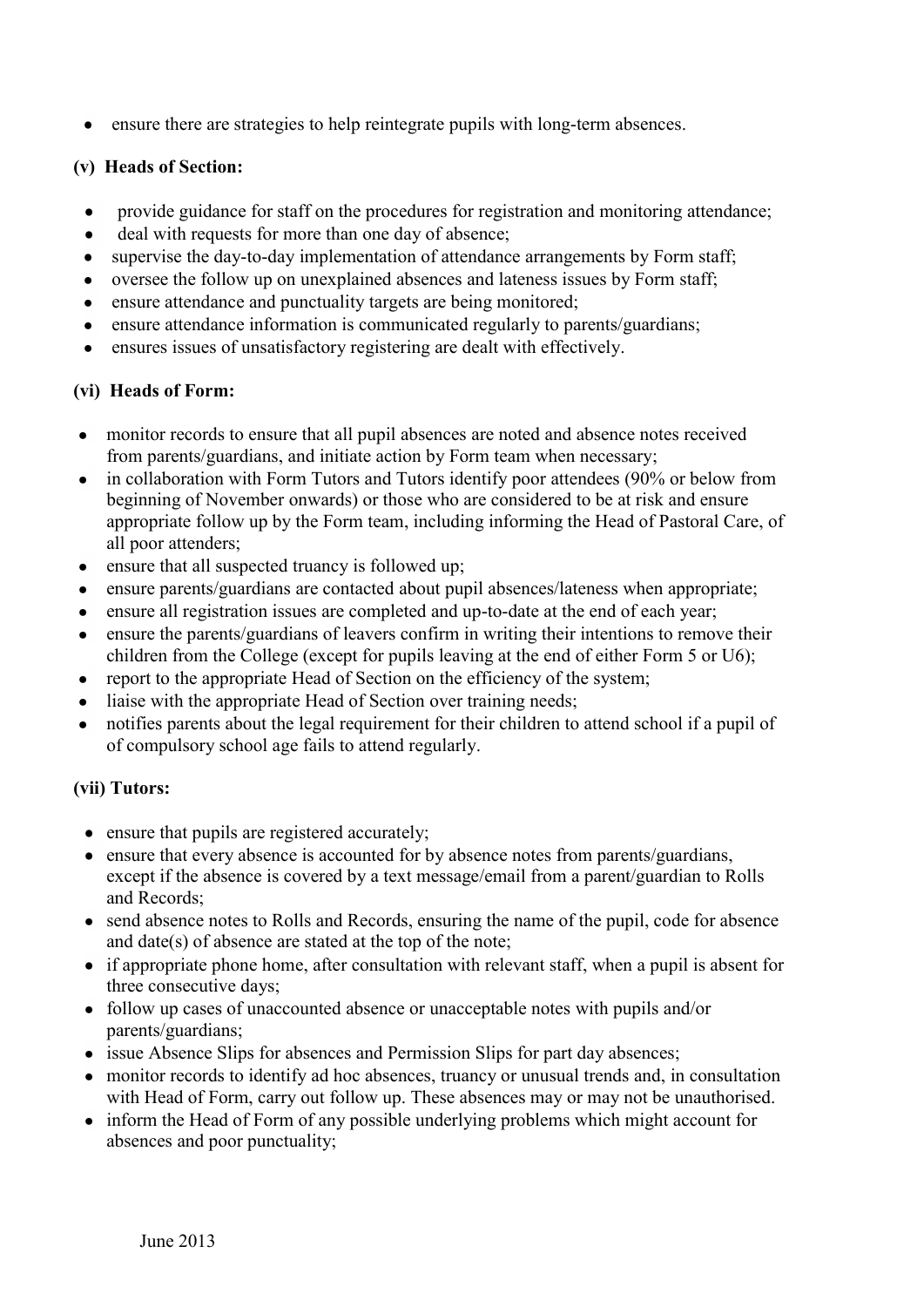- inform Head of Form when attendance falls below 90% and agree follow up (Appendix A);
- discuss with pupils their attendance and punctuality record each term, or more frequently if issues emerge;
- implement action, in line with the Positive Behaviour Policy, when there are problems with punctuality or compliance with registration regulations.

# **(viii) Heads of Department**

- use SIMs to monitor attendance and punctuality by pupils to classes in their department;
- oversee the follow up by staff in the department on unaccounted absences from class and lateness to class issues;
- ensure that all suspected truancy is followed up;
- work with subject teachers to report concerns to parents/guardians;
- liaise with Heads of Form about attendance and punctuality issues.

# **(ix) Subject Teachers:**

- use Lesson Monitor to record accurately the attendance and punctuality of pupils;
- $\bullet$  check that all pupils absent from their class produce a permission slip/absence slip, unless they are notified by a member of staff that a pupil has permission to be absent or Rolls and Records has entered an absence code;
- follow up on absences and lateness to class;
- agree with the Head of Department the appropriate action to take when pupils are absent without authorisation or persistently late, in line with the Positive Behaviour Policy;
- notify Rolls and Records and other relevant staff in advance if pupils will be absent from class due to a College activity.

# **(x) Rolls and Records and Administrative Assistants:**

- use SIMS to maintain an accurate pupil database and provide timely management of information;
- use Schoolcomms or telephone to notify parents/guardians of absence of pupils if the College is not already aware of it from earlier contact by parent/guardian;
- check the day-to-day operation of Lesson Monitor and Biometric readers, and deal with issues of inadequate registration which arise, in consultation with the relevant Assistant Principal Teacher;
- ensure telephone calls, texts, voice messages, emails and written notes from parents/guardians are dealt with appropriately and SIMS updated;
- disseminate Attendance and Punctuality Reports to Tutors and to Heads of Form;
- assist Form staff with administrative tasks connected with attendance and punctuality issues;
- pass on to Heads of Form and/or Tutor all queries or pastoral and academic information from parents/guardians;
- follow up on attendance and punctuality issues to do with Education Maintenance Allowances (EMA);
- compile attendance returns for the Department of Education.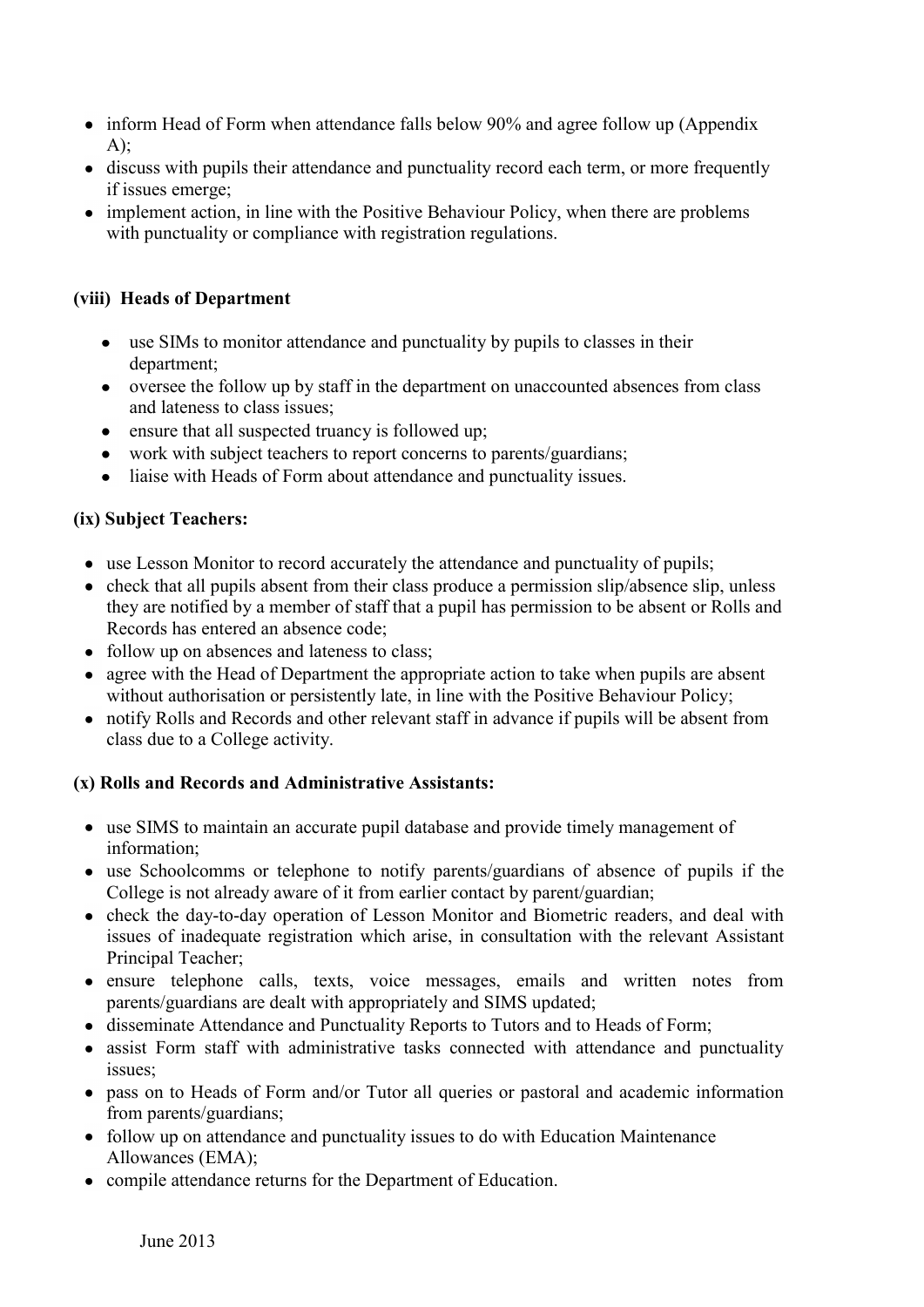#### **(xi) Parents/Guardians**

Parents/guardians are responsible in law for ensuring that their children attend the school at which they are registered regularly, on time, properly dressed and in a fit condition to learn. Parents/guardians are also responsible for ensuring that their children stay at school once they have registered.

Parents/guardians can support the regular and punctual attendance of their children by:

- taking an active interest in their child's school life and work;
- attending parents'/guardians' information evenings, consultation sessions and other school events;
- ensuring that their child goes to bed at an appropriate time;
- ensuring that their child arrives at school on time each day;
- ensuring that their child misses school only for reasons which are unavoidable or justified, such as illness or days of religious observance;
- notifying the College on each morning of absence;
- confirming absence in writing when the child returns to school, unless they have sent a text message vis Schoolcomms;
- avoiding booking family holidays during term-time;
- talking to the Tutor about issues which might be affecting their child;
- contacting the Tutor if they are concerned that their child may be reluctant to attend school.

# **(xii) Pupils:**

- attend regularly unless they are ill or have an authorised absence;
- arrive in school between 8.25 and 8.40 am, unless attending an activity organised by a member of staff or the Canteen;
- arrive at Tutor Group by 8.45 am, unless using the biometric readers to register attendance before participating in an official early morning practice;
- bring an explanatory note, written by their parent/guardian, on the day of return to school, if the absence is not covered by a text or email from the parent/guardian;
- discuss with their Tutor/Head of Form any planned absences well in advance and bring in a written request from their parent/guardian;
- sign out and in at the Administrative Centre (or as directed) if leaving/ returning  $\bullet$ from/to the College due to an appointment outside school or late to the College.

# **5. Referrals to Education Welfare Officers (EWO)**

In most instances, before a referral is made to an EWO the Tutor. Head of Form, Head of Section and Pastoral staff take steps to address the pupil's attendance issues. These include interviewing the pupil and contacting the parent/guardian, initially by telephone. If there is no improvement a parental interview is arranged and/or letter is sent. If a referral to an EWO is made, written confirmation is sent home. It is envisaged that this process will take 4 to 6 weeks maximum.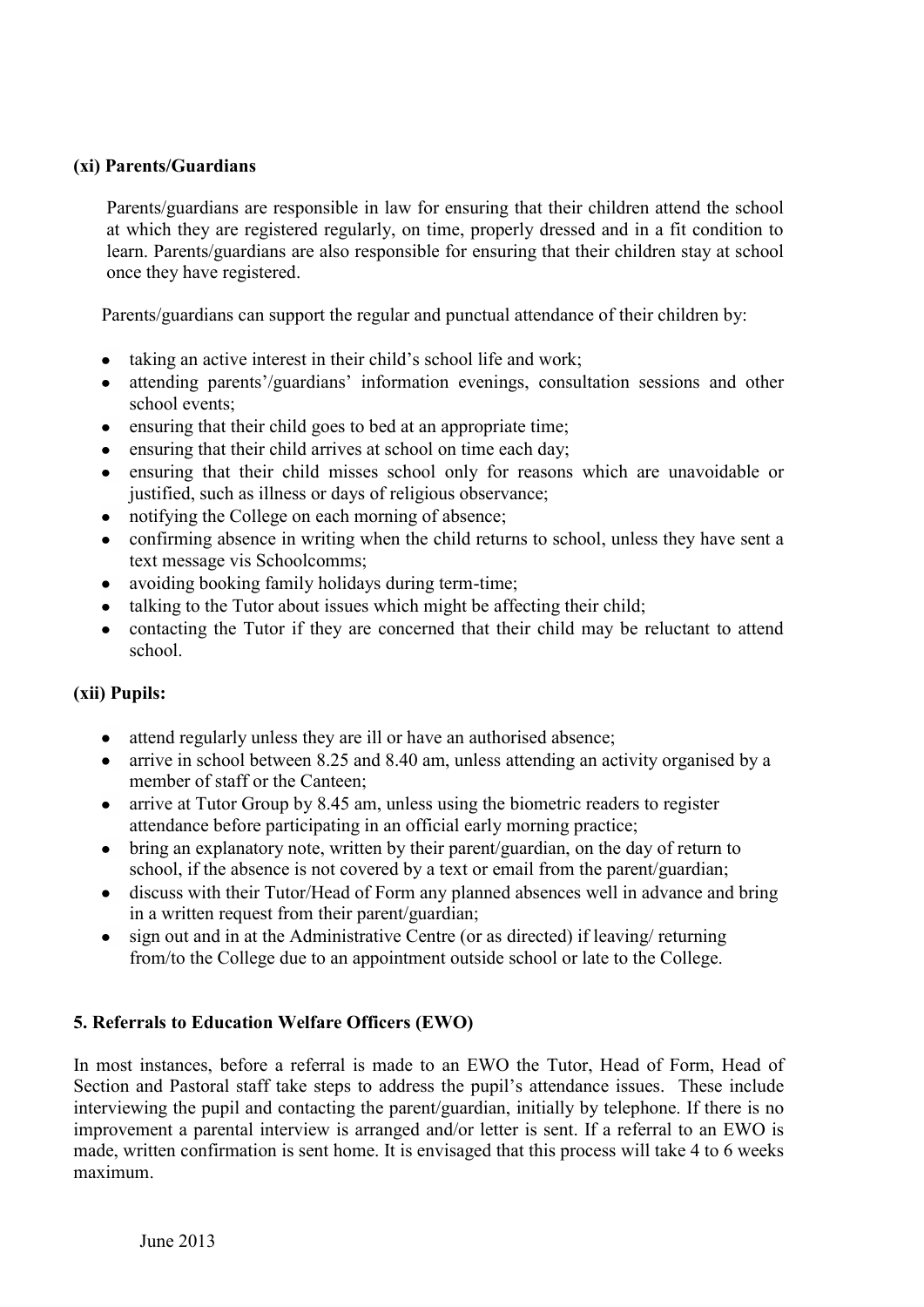Referrals may be made when:

- a pattern of irregular attendance develops;  $\bullet$
- a pattern of persistent lateness emerges;  $\bullet$
- a pattern of post-registration truancy persists;
- a period of entrenched non-attendance occurs;
- communication by the College to the parent/guardian meets with little or no response;
- there is a lack of parental co-operation in ensuring a pupil's regular attendance;
- a pupil is withdrawn from the College by a parent/guardian to educate him/her other than at school (Elective Home Education);
- a pupil is withdrawn from the College by a parent/guardian who is moving to another area and the school does not have a confirmed destination school/provider where the child will resume his or her education. Such pupils will be regarded as a "Child missing education";
- there are child protection concerns;
- there are specific and identifiable welfare issues which are preventing a pupil from accessing education.

Referrals to an EWO are made by the Head of Pastoral Care. All referrals to EWOs are recorded on SIMS.

# **6. Removal of a Pupil from the Register**

The Vice Principal (Pastoral) authorises the taking of a pupil's name off the register in accordance with current regulations. It is done only after written confirmation of a pupil's withdrawal is received from a parent/guardian or it is approved by an EWO. The proforma (Appendix C) is used to notify relevant staff in the College. The exceptions to the above are pupils who leave at the end of Form 5 and U6.

# **7. Links to other policies**

This policy should be read in conjunction with:

- Pastoral Care Policy
- Positive Behaviour Policy
- Code of conduct for Pupils
- Code of Conduct for Staff and Volunteers

# 8. **Review and Evaluation**

The policy is reviewed at least once every three years by the Vice Principal (Pastoral) in consultation with pupils, parents and staff. The Vice Principal (Pastoral) keeps the Senior Leadership Team informed of any interim issues that arise.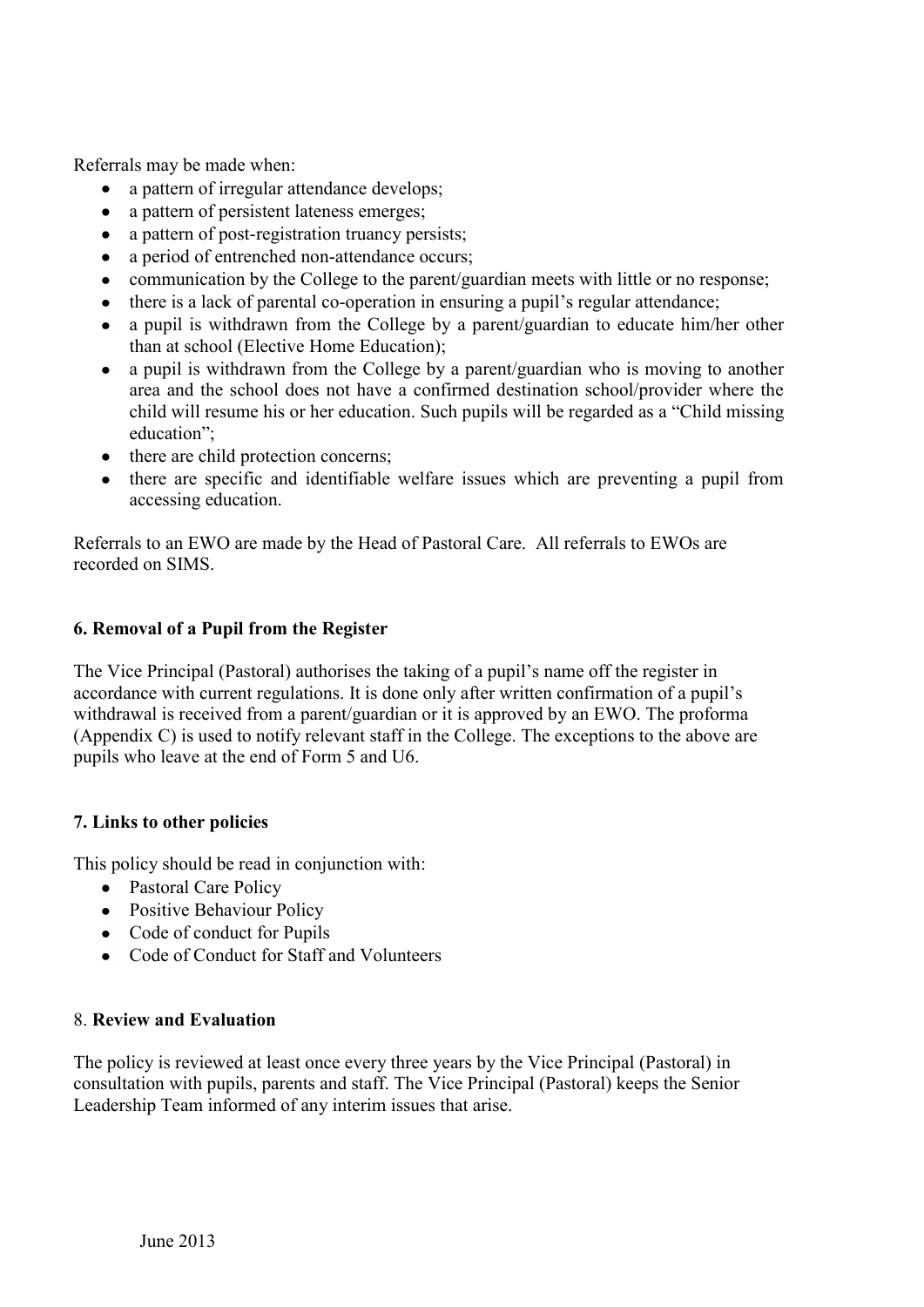#### **Appendix A: Letters to Parents/Guardians about Attendance Levels**

Date xxx

Dear xxx

Attendance at School

Year Group xxx

On a regular basis Form staff in the College monitor the level of attendance and punctuality of pupils in the school. Currently the overall attendance rate for the College is 95%, with many pupils having a considerably higher percentage than this. We work with our pupils to ensure the highest possible level of attendance, and contact is made with parents when issues arise. We wish to support both pupils and parents in this important area.

It has been decided to write to all parents of pupils whose attendance is currently less than 90%. For quite a number of our pupils attendance below this level is due to an extended period of illness. If your child is in this category, please contact the relevant Tutor if help is required in catching up on missed work or pastoral support would help. Telephone the College on 02890 205205.

If your child's attendance is below 90% and there has not been an extended period of illness or another reason for absence authorised by the College, please have a look at the breakdown of the pattern of attendance on the information sheet enclosed. Once again, there may be wholly understandable reasons for the pattern, but if your child requires support to improve the attendance level, please contact the Tutor.

If you wish, you may contact the relevant Head of Form or the Deputy Head of Form. The latter, along with the Tutors, has a major pastoral role in the Year Group and can be of valuable assistance.

Thank you to all parents who contact the College on the first morning of absence and who supply absence notes when required. We hope the Schoolcomms texting system, used by the College to contact parents of pupils who are absent, has been useful to you.

The next few months are crucially important because your child and staff will be finalising preparation for the summer examinations. We hope all pupils will make a concerted effort to attend regularly. Please contact the Tutor if there are pastoral difficulties or subject teachers if academic issues arise.

**Yours sincerely**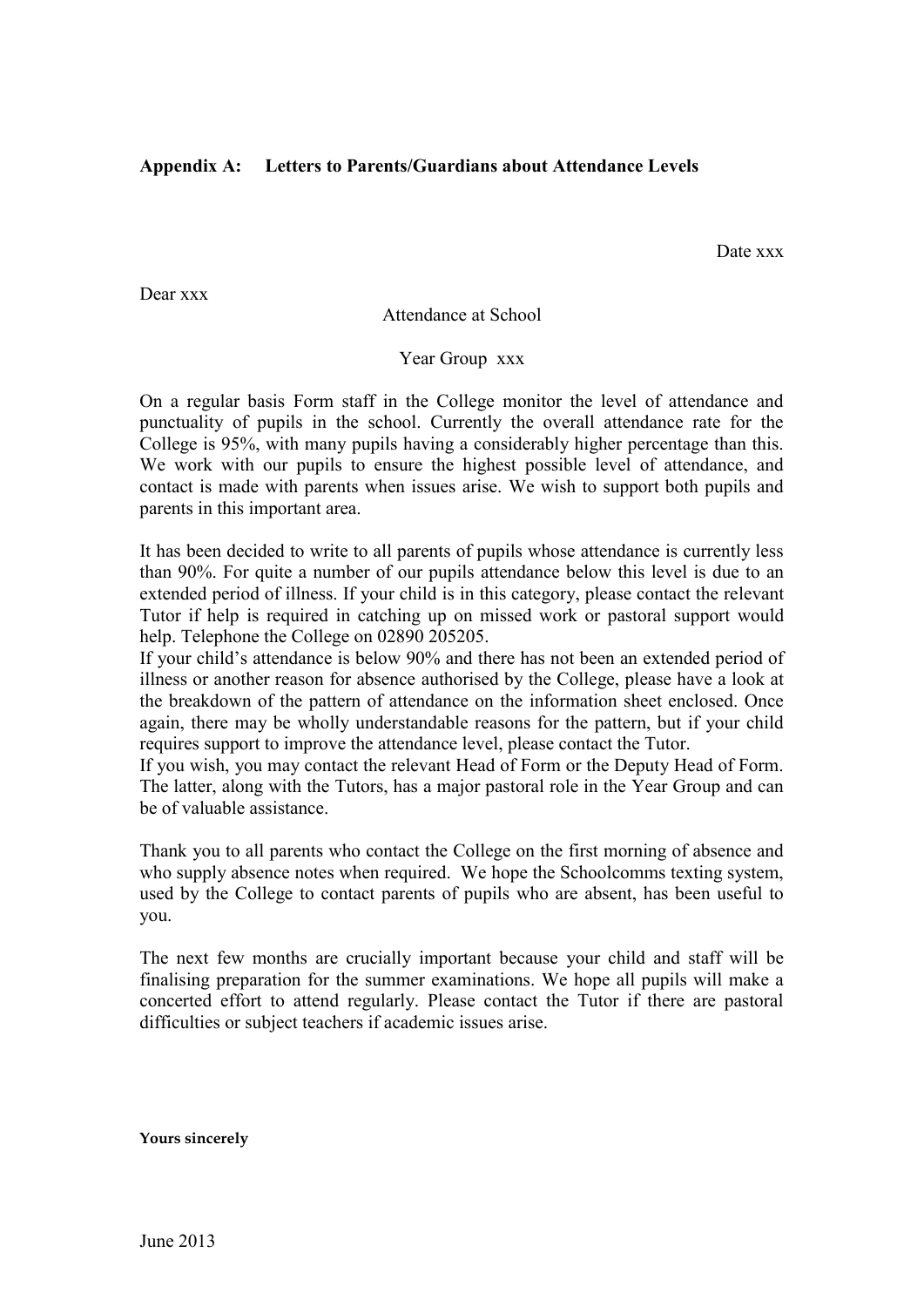# **Appendix B: How to obtain attendance reports from SIMs**

The following are the instructions for accessing this information

- Log on to SIMs
- Click "Report"
- Cilck on "Run Report" (it is in the drop down box)
- Click "Focus" (it is in the drop down box, not at the top left of the screen)
- Click "Student"
- A big list of information you can access appears in the central box. Scroll down to "Attendance 90%" (or 85% if you want it). Do not worry if the date appears wrong…once you click on "Attendance 90%" the system automatically updates the list so you get the most current information.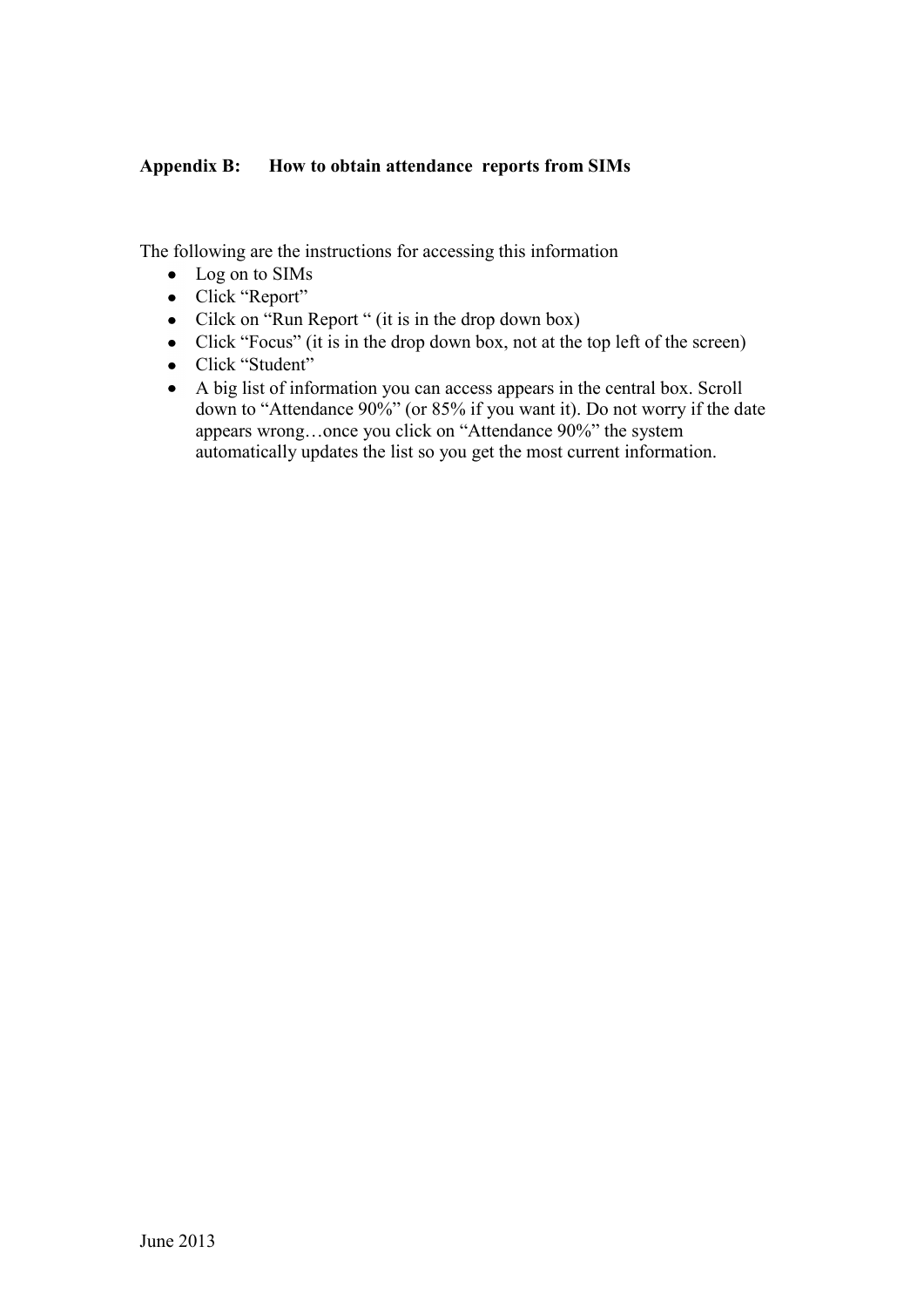# **Appendix C** METHODIST COLLEGE BELFAST **PUPIL LEAVING: PROCEDURE PROFORMA**

*Please find below the proforma for pupils leaving the College.*  **Parent must contact the Principal's Office in writing** 

| <b>NAME OF PUPIL:</b> | <b>YEAR GROUP:</b> |
|-----------------------|--------------------|
|                       |                    |
|                       |                    |

| <i>DESTINATION</i>                     | PROPOSED DATE OF LEAVING |
|----------------------------------------|--------------------------|
| (Name/address of School/College/Other) |                          |
|                                        |                          |

| PERIOD OF NOTICE GIVEN | ANY SPECIAL ARRANGEMENTS |
|------------------------|--------------------------|
| (If any)               | $(i.e.$ fees)            |
|                        |                          |
|                        |                          |

| (mother/father/etc) | Member of staff contacted | Name of contact | Date | Reason(s) for leaving: |
|---------------------|---------------------------|-----------------|------|------------------------|
|---------------------|---------------------------|-----------------|------|------------------------|

| <b>Interview with Parent</b><br>Yes/No  | Date of<br>interview | Comments: |
|-----------------------------------------|----------------------|-----------|
| Name on Parent's Letter of Confirmation | Date of<br>letter    | Comments: |

# *On completion of this procedure the VP (Pastoral) will inform:*

*Head of Section (who will inform Head of Form) Time-tabling Principal's PA Rolls and Records Fees Office SENCO Dr Dempsie* 

| <b>FOR ADMIN USE ONLY:</b>                   | DATE: |
|----------------------------------------------|-------|
| Mark as Leaver on Sims.net                   |       |
| Transfer CTF File                            |       |
| Inform Francis Cassidy – IT Department       |       |
| Remove from Biometric system (if applicable) |       |